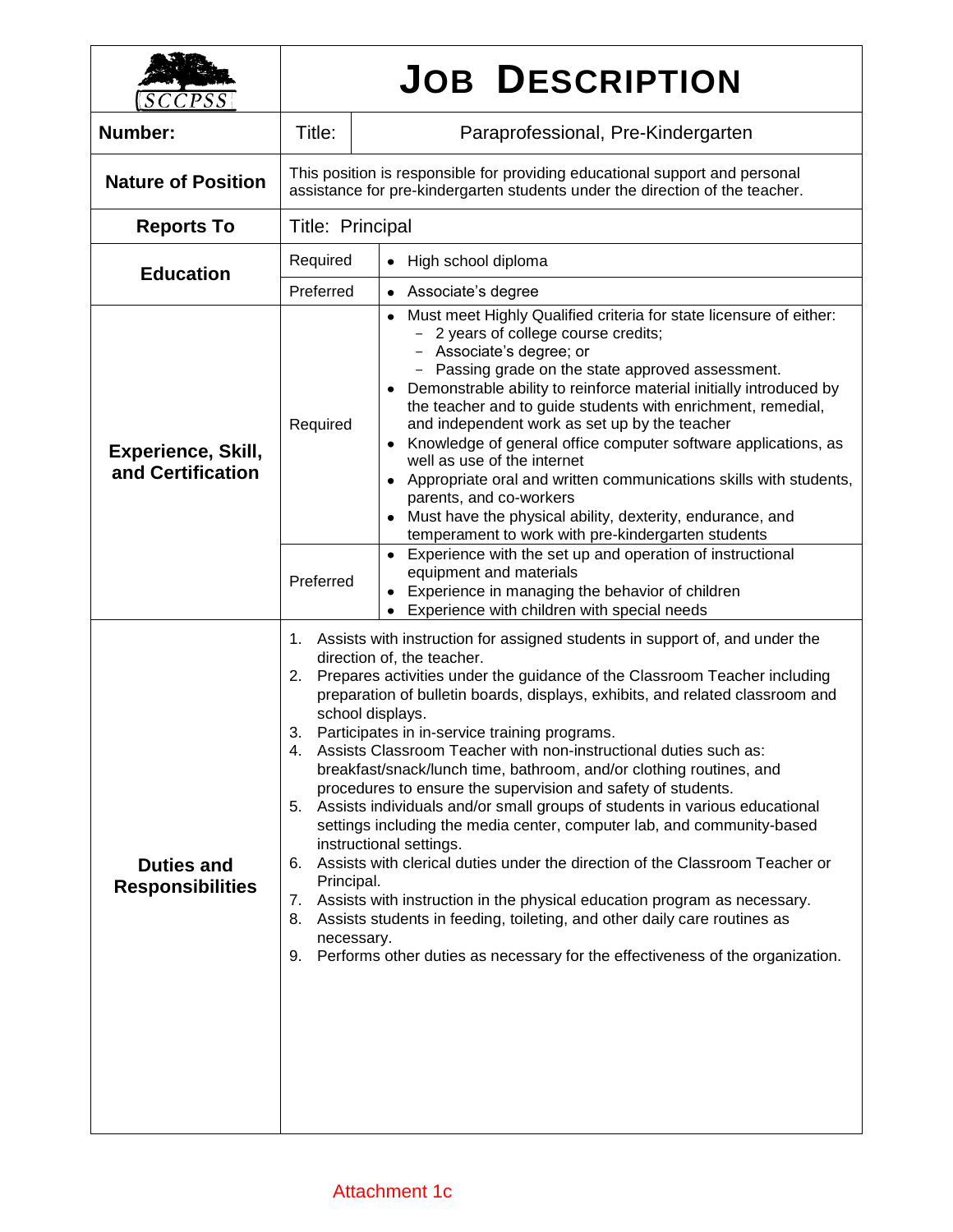|                                      | <b>JOB DESCRIPTION</b>                                                                                                                                                                                                     |  |  |             |
|--------------------------------------|----------------------------------------------------------------------------------------------------------------------------------------------------------------------------------------------------------------------------|--|--|-------------|
| Number:                              | Title:<br>Paraprofessional, Pre-Kindergarten                                                                                                                                                                               |  |  |             |
| <b>Terms of</b><br><b>Employment</b> | Incumbents will be considered "at will." Appropriate pay will be determined based on the Grade as<br>determined by Human Resources and allowable experience. The work calendar will be the classified<br>178 day schedule. |  |  |             |
| <b>Approvals</b>                     | Director Level                                                                                                                                                                                                             |  |  | <b>DATE</b> |
|                                      | <b>Chief Level</b>                                                                                                                                                                                                         |  |  | <b>DATE</b> |
|                                      | Human Resources                                                                                                                                                                                                            |  |  | DATE        |
|                                      | Superintendent                                                                                                                                                                                                             |  |  | <b>DATE</b> |